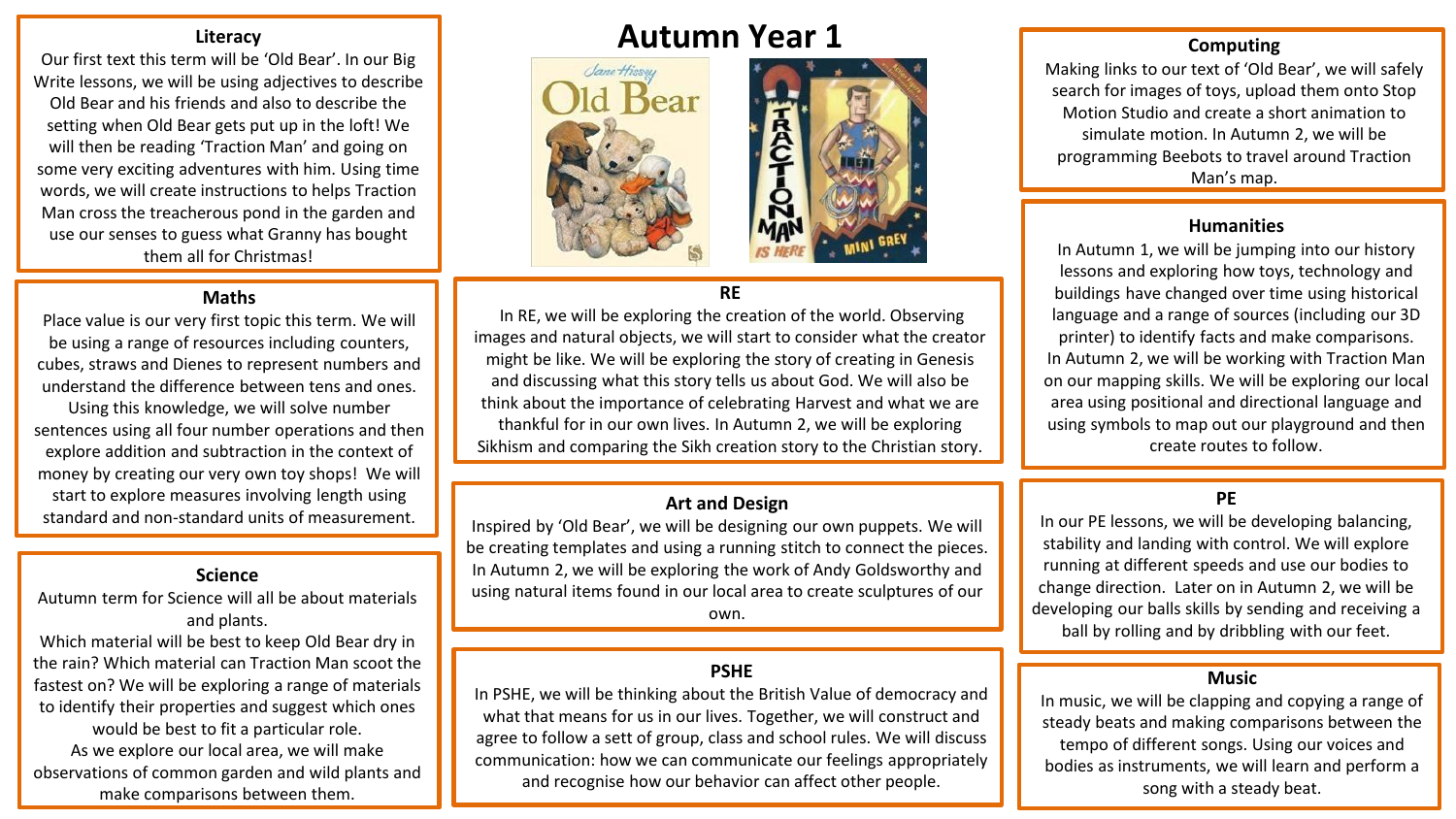In Spring 1, we will be reading 'The Lighthouse Keeper's Lunch' and learning all about Mr and Mrs Grinling's annoyance with some mischievous seagulls! We will be describing the setting of their coastal cottage and writing instructions for delicious lunches. In Spring 2, our writing will be inspired by the book 'The Emperor's Egg'. We'll enjoy learning about the world's most devoted dad: the male emperor penguin. **Humanities** 

# **Spring Year 1**





# **RE**

What is a Buddha and how did Buddha teach that people should live? Why does Easter matter to Christians? We will be discussing these questions and linking our responses to the beliefs of Christianity, Buddhism as well as our own. We're are also excited to invite our local vicar into class to discuss the importance of Salvation to some Christians.

#### **Art and Design**

This term, we will be constructing our own lighthouses. We will start by studying the features of real lighthouses before choosing appropriate materials in which to make our own prototypes. Using TinkerCAD, we will then design and 3D print our own model lighthouses. After applying our scientific knowledge of circuits to light up a bulb, we will add a working light to our models.

# **PSHE**

We will be looking at health and wellbeing. We will be exploring the impact of having and maintaining positive and healthy physical and emotional wellbeing. We will also be exploring the British Values especially the value of tolerance and how we can live together and get along in school and in the wider community.

# **Computing**

This half term, we will develop our word processing skills as we help the Lighthouse Keeper to send letters and postcards home to his mainland friends and family. We will then be creating E books to teach others about animals living in Antarctica.

We will be helping the Lighthouse Keeper with his move to the coast, using geographical vocabulary to describe physical and human features and how it will differ from life in Walthamstow. We'll use positional and directional language and compass points to navigate our way around maps and look out from inside virtual lighthouses using our VR sets. In Spring 2, we'll be exploring the polar regions; comparing seasons, landscapes and animals.

# **PE**

In our indoor PE lessons, we will be exploring how we can use our bodies to create simple movments and actions and perform them with control in short dance phrases. In outdoor PE, we will developing our throwing, running and jumping movements to take part in a mini Olympics!

#### **Music**

In music, we will be marking and performing a steady beat in patterns of 2,3 and 4 beats. We will explore different ways to emphasise the first beat in a repeating pattern. Using a range of instruments, we will explore ways to vary their sound.

#### **Maths**

This term we will start by refreshing and extending our knowledge of place value before learning strategies and solving number sentences for all four operations. We will revisit measures by investigating volume and weight. This term we will also explore fractions and how they represent parts of a whole. We will identify fractions shaded on shapes and will use grouping and sharing to find fractions of amounts.

#### **Science**

We will be learning about lights and circuits and using this knowledge, every week, to add to our 'class lighthouse'.

We will be exploring materials that are transparent, translucent and opaque and selecting the best one for the windows of our lighthouse to allow the light

to shine through. Using a range of components including wires, batteries, switches and bulbs we will be creating, testing and investigating simple circuits.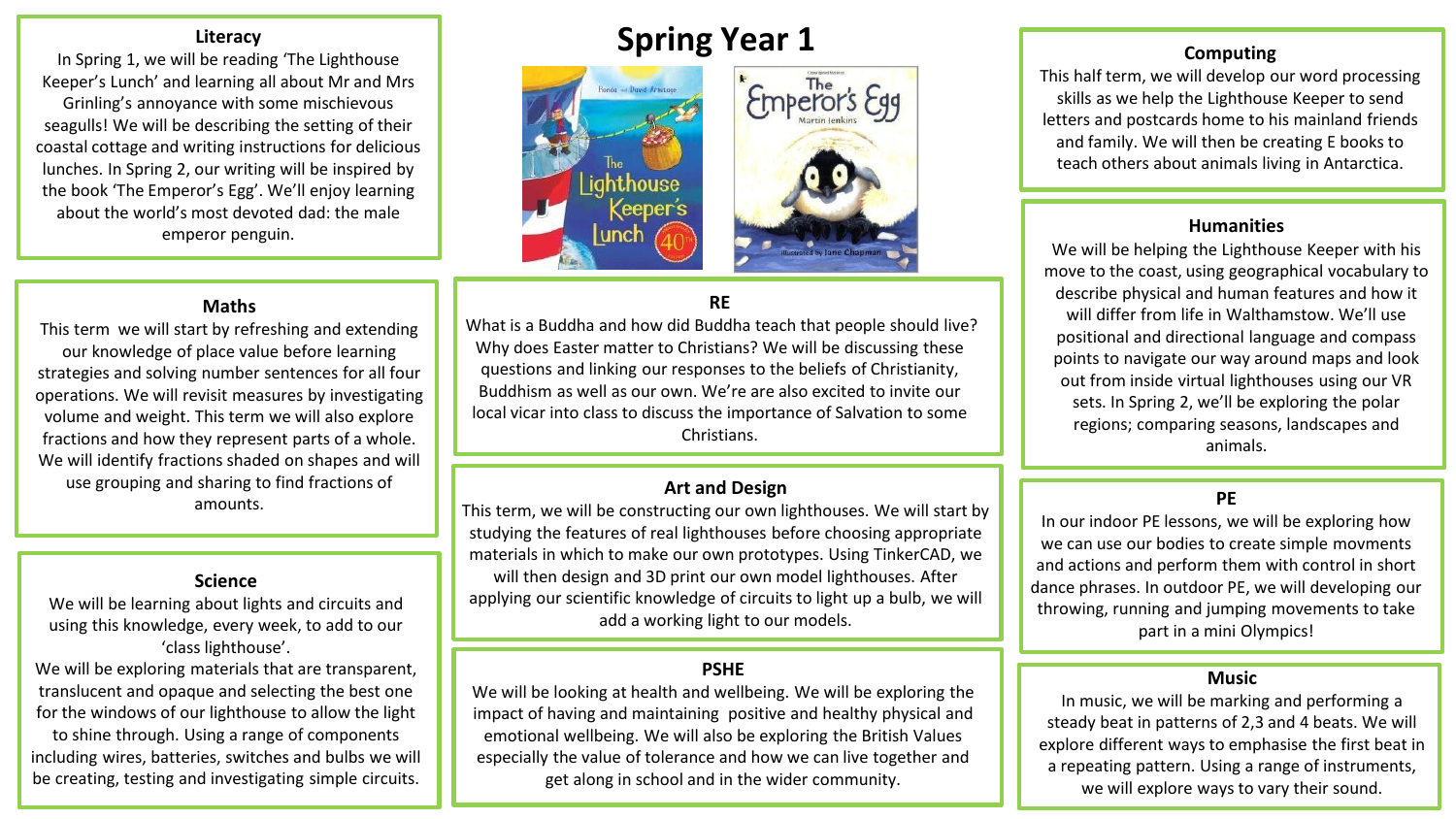In Spring 1, we will meet Bob and learn all about his life as the 'Man on the Moon'. We will write character descriptions and begin to choose our verbs carefully for effect.

In Spring 2, we will meet the mystical character known as 'The Tear Thief'. We will be developing our descriptive writing to develop characters and settings and write our own stories by following a plan and the structure of a story mountain.

### **Maths**

This term we will start again by refreshing and extending our knowledge of place value before learning strategies and solving number sentences for all four operations. We will revisit measures by investigating time and money. This term we will continue to explore fractions and how they represent parts of a whole. We will explore 2D and 3D shapes and be confident when describing their properties, making comparisons and recognising them in different orientations. **Art and Design**

#### **Science**

We will start by exploring Bob's place of work on the moon and discussing the differences between the gravitational pull. As he works nearer to the sun, we will explore how to stay safe in the sun and will test the effectiveness of sun creams. We will learn how to keep our bodies healthy and will advise Bob on how he can keep healthy during his busy days. In Summer 2, we will explore gases through an onion and evaporation experiment.

# **Summer Year 1**



### **RE**

In Summer 1, we will be exploring Islam. We will explore what Muslims believe in and why the prophet Muhammed is important to them. We will learn about the five pillars of Islam and how they guide the lives of many Muslims.

In Summer 2, we will be discussing the question 'What do Christians believe God is like?'. By reading the Parable of the Lost Son, we will explore God as a parent who is wise, loving and forgiving.

This term, we will be focusing on our engineering skills as we construct our own moon buggies! We will analyse the features of a space buggy and will consider a range of mechanical systems to improve the design. Using TinkerCAD, we will design and print 2D flat pack that we can assemble. In the style of Kadinsky, will will be using pastels and chalk to blend and shade .

#### **PSHE**

We will be looking at health and wellbeing and how we can prevent germs and diseases from spreading by having good hygiene. We will also be discussing the positive relationships and networks that we have around us and the people that we can trust.

#### **Computing**

This term, we will be writing algorithms to launch Bob's rocket into space and bring it back again. We will create, run and debug our programs to ensure they work correctly. We will continue to program an on screen robot with commands including 'jump' and 'if'.

We will step back in time and imagine what it was like to be the first person to step on the moon. We will explore he achievements of Neil Armstrong and how space travel has changed over time. In Summer 2, we will explore modes of transport and how they have changed and developed through history. We will consider the reasons for change and debate whether the developments have always contributed positively to the world.

### **PE**

In PE, we will be developing our ball and racket skills. We will practise sending a ball with a racket and develop playing over a net and defending space. Using hula hoops, we will develop our coordination skills and stamina to help us run for longer periods.

#### **Music**

In music, we will be combining our voices with instruments and movement to perform a chant and a song. We will continue to develop our understanding of a steady beat and will play and combine simple word rhythms.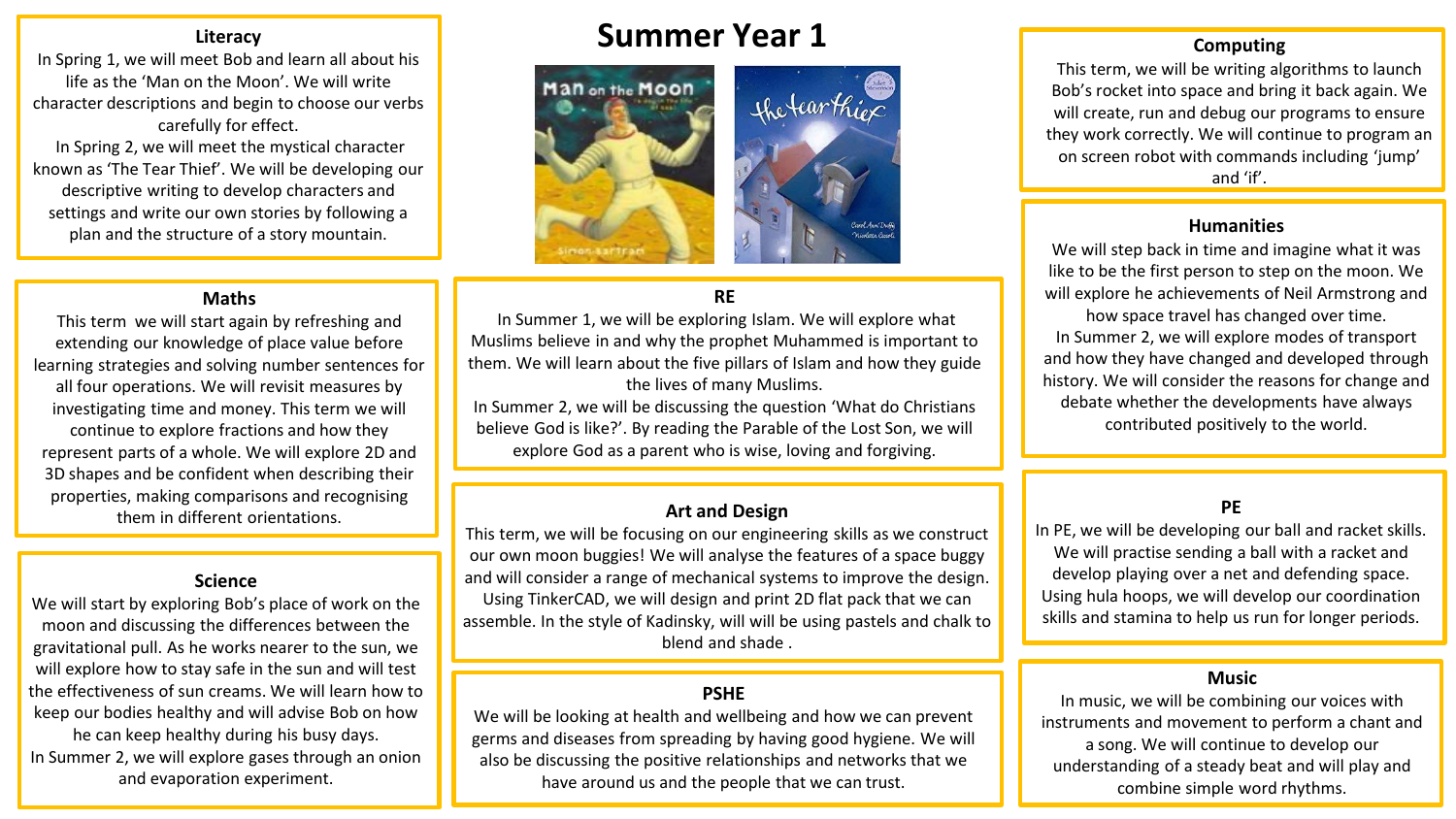In our first text this term, we will meet an Akan folktale character - Anansi the Spider. He is known as a trickster and we will find out what he gets up to in the short stories. Our second text will introduce us to Akimbo who lives on the edge of an African game reserve. Using expanded noun phrases, conjunctions and commas in a list, we will be writing our own version of Akimbo and the Elephants.

#### **Maths**

Place value is our very first topic this term. We will be using a range of resources to represent numbers and understand the difference between digits in a number. We will use < > = signs to compare and order numbers up to 100. We will explore multiplication and division understanding how the commutative law affects some of the number sentences. We will explore measure through length and money by choosing and using appropriate standard units of measure. We will end the Autumn term looking at 2D and 3D shapes and identifying lines of symmetry.

#### **Science**

Autumn term for Science will all be about humans and animals. We will be exploring and comparing life cycles and classifying animals using keys. Observing fossils, we will make predictions about herbivores, omnivores

and carnivores and justifying our reasons. We will create a worm farm and investigate the conditions that allow the worms to thrive. To end our Autumn term,

we will look at the human body and how we can provide a healthy diet. We will explore the effect that salt has on food and how exercise affects our bodies.

# **Autumn Year 2**



# **RE**

In RE, we will be exploring the story of creation in Genesis and discussing what this story tells us about God. We will discuss why God rested on the seventh day and how Christians are inspired by the story to look after the world. In Autumn 2, we will be exploring Hinduism. We will understand Hindu beliefs and explore the importance of the story Rama and Sita.

#### **Art and Design**

In Autumn 1, we will observe sculptures created by Hank Willis Thomas and how he uses art to express themes of freedom, unity and mutual respect.

We will be exploring the work of Pablo Picasso. Using warm or cold colours to reflect mood and emotion, we will use a mixture of shapes to create a cubist piece of work.

#### **PSHE**

In PSHE, we will be thinking about the British Value of democracy and what that means for us in our lives. Together, we will construct and agree to follow a sett of group, class and school rules. We will discuss communication: how we can communicate our feelings appropriately and recognise how our behavior can affect other people.

### **Computing**

We will start this term by collecting data on minibeast and taking digital photographs. Uploading these onto an editor, we will edit by using filters or cropping and then add them onto a map of the location explored.

#### **Humanities**

In Autumn 1, we will exploring Africa! Locating countries, we will make comparisons between their location on the continent, landscapes and human features. We will make comparisons between our lives and the lives of children in a small region of Africa. In Autumn 2, we will be meeting two very important individuals from the past: Rosa Parks and Nelson Mandela. We will be exploring their lives and the changes that they made. We will understand the impact of Apartheid Law and the effect of the Montgomery Bus Boycott.

# **PE**

In our PE lessons, we will be developing balancing, stability and landing with control. In Autumn 2, we will be developing our throwing and catching skills and how we can demonstrate control when dribbling with our hands.

#### **Music**

In music, we will be learning and performing traditional African songs and identifying pulse, pitch, rhythm and varied dynamics. We will listen to a steady beat and respond with movement. We will be identifying and responding to changes in pitch.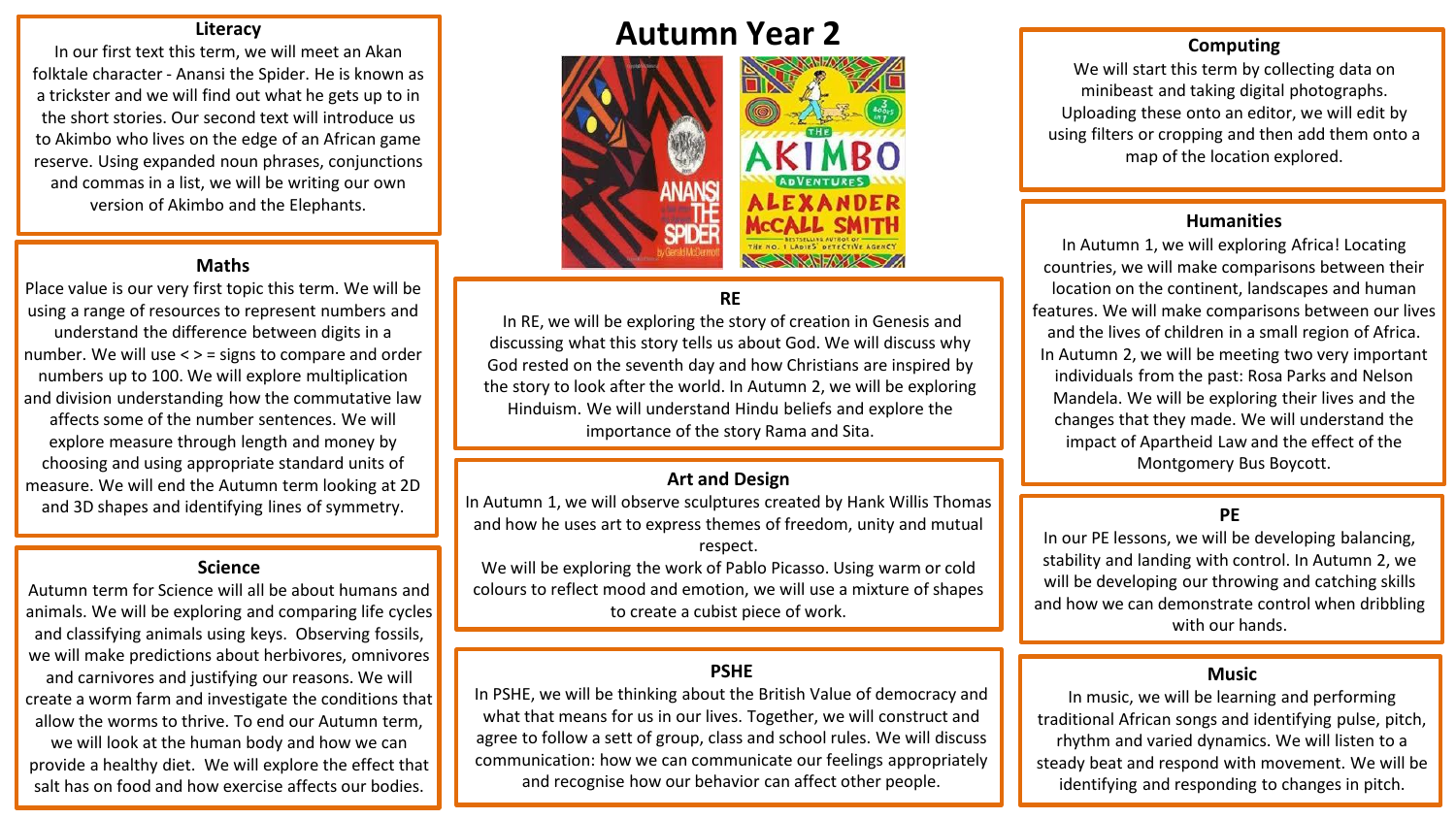In Spring 1, we will be using the story 'A Bear called Paddington' to inspire our literacy writing. The children will undoubtedly enjoy retelling the comical but embarrassing situations that Paddington finds himself in as he tries to adjust to British culture.

In Spring 2, we will be visiting London in 1660s with the story of Raven Boy. We will be writing vivid descriptions of London at the time and delving into the adventures of Nick who is befriended by a raven.

#### **Maths**

In Spring 1, we will be revisiting the four operations. We will be exploring the relationships between the operations by looking at how using the inverse operation can help to check our answers and help to solve missing number problems.

In Spring 2, we will be looking at measures. We will learn the different units of measurements for mass, capacity, length/height and temperature. We will use our times table facts to help us read scales that go up in a range of intervals.

### **Science**

This term we will be learning about materials. We will be exploring the properties of materials and ways in which to classify them. We will investigate the process of melting and dissolving using a range of experiments. We will finally discover the importance of knowing materials when recycling.

# **Spring Year 2**





# **RE**

What does worship mean to Muslims? Why does Easter matter to Christians? We will be discussing these questions and linking our responses to the beliefs and practices of Christianity, Islam as well as our own. We're excited to visit our local church to find Easter symbols and how these symbols are used to remember Jesus' last days in Jerusalem.

### **Art and Design**

This term we will be exploring the incredible art of Stephen Wiltshire. We will be creating a London skyline using a pencil sketch and a range of shading techniques. Using TinkerCAD, we will put our engineering skills to the test as we design a new London landmark.

# **PSHE**

We will be looking at health and wellbeing by commenting on what makes a healthy lifestyle including he benefits of physical activity, rest, healthy eating and dental health. We will discuss how to make informed choices that improve our physical and emotional health. In Spring 2, we will discuss bullying and how it makes people feel.

# **Computing**

We will be helping Paddington to communicate safely with Peru, thinking about how digital communication, messaging services and social media can be useful when used safely and responsibly.

#### **Humanities**

What is the difference between a city, a town and a village? We'll discover what exactly makes a capital city, why are they located in certain areas and how they contribute economically to a country before focusing on London and the landmarks that can be found there. We'll use coordinates to plan a route for a London bus tour and describe the physical and human features of London.

Then we will go back in time to 1666 and find out how the Great Fire of London began and why it caused so much destruction.

# **PE**

We will explore space and how our bodies can move to express and idea, mood, character or feeling. We will expand our knowledge of travelling actions, use them in relation to a stimulus and build on their understanding of dynamics and expression.

#### **Music**

In music, we will be understanding pitch through singing, movement, note names and musical scales. We will be exploring melody through songs, movement and performing pitch shapes on tuned instruments.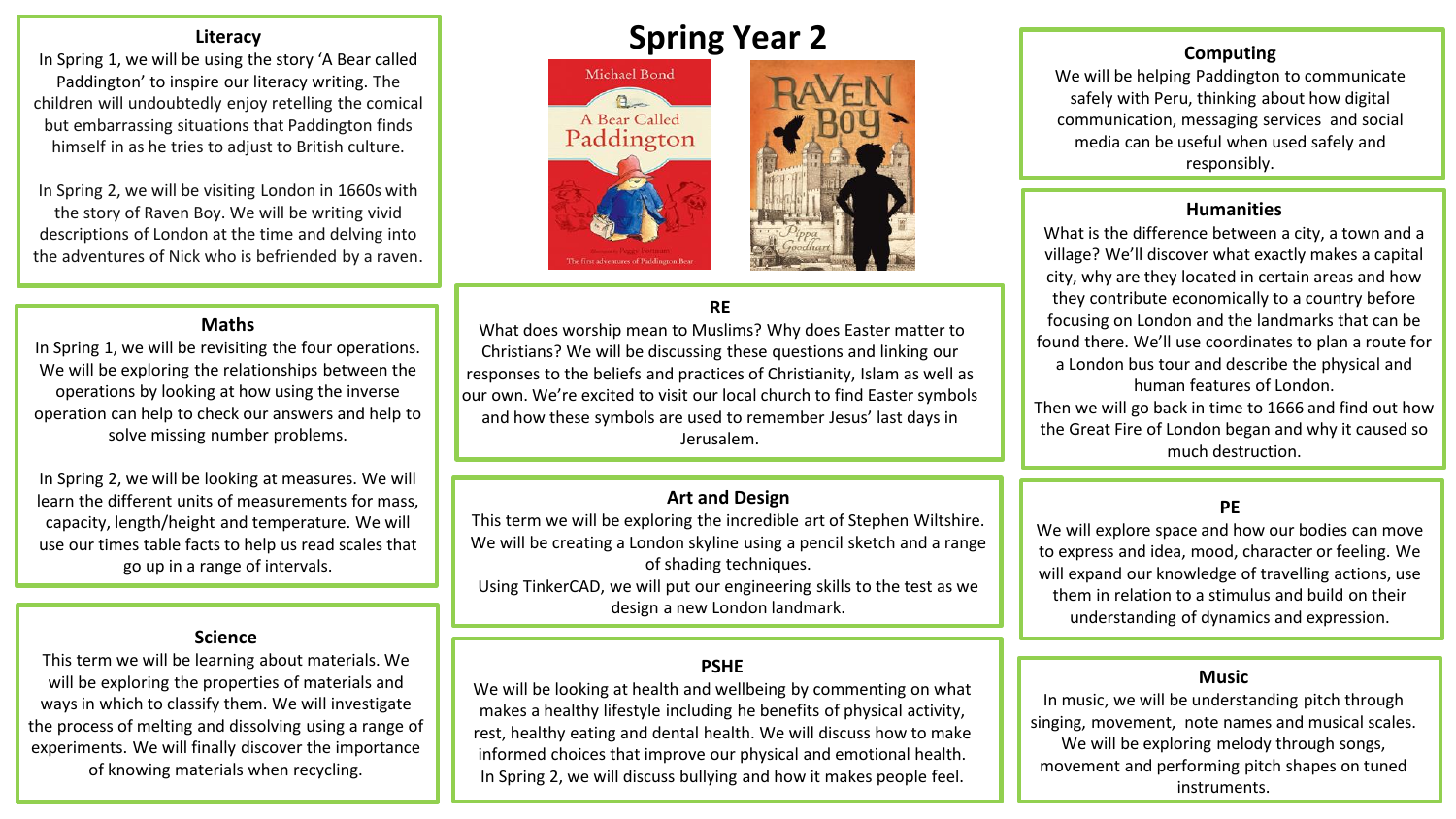In Spring 1, we will meet Bill who wakes up to be treated very differently to usual! We will explore stereotypes and will consider how we can show character emotions rather than tell.

In Spring 2, we will meet George as he attempts to make a very marvellous medicine to make his Grandma a nicer person! Challenging ourselves to choose powerful language to describe the variety of ingredients, we will create exciting concoctions of our own!

#### **Maths**

This term we will be recognising and using the inverse relationship between operations to solve missing number problems and check answers. Using mini clocks, we will tell and show the time to five minutes including quarter past and quarter to the hour. In geometry, we will describe position, direction using mathematical language. We will recognise rotations as turns and identify quarter, half and three quarter turns both clockwise and anticlockwise.

#### **Science**

Summer term brings us plants and forces and lots of exciting experiments! We will investigate the oxygen released by pondweed and link our findings to issues around deforestation and consider the different ways that seeds are dispersed, Moving onto forces, we will identify and recognise

push and pull forces around us. Following lines of enquiry, we will test air resistance and magnetism.

# **Summer Year 2**



# **RE**

In Summer 1, we will be exploring Judaism. We will explore Jewish beliefs and the importance of the Shabbat to Jews. In Summer 2, we will be discussing the question 'What do Christians believe God is like?'. By reading the story of Jonah and the Whale, we will consider what this story tells us about the nature of God and how Christians can use the story to guide their beliefs and improve themselves.

## **Art and Design**

Experimenting with watercolours and wax crayons, we will create washes and blottings to create sunsets and seascapes. We will mix primary colours to create secondary colours and experiment to find the right balance of water to create a wash.

### **PSHE**

We will be looking at health and wellbeing and how we can prevent germs and diseases from spreading by having good hygiene. We will also be discussing the positive relationships and networks that we have around us and the people that we can trust and how we can respect the differences and similarities between people.

#### **Computing**

This term, we will be writing algorithms in Scratch. We will be join codes to program our sprites to walk, talk, bounce =, fly and float. We will run a script on different commands and consider different ways to control what a sprite does and when.

#### **Humanities**

In Summer 1, we will explore Islands around the world. Using symbols and coordinates, we will create maps of Scottish islands and represent the physical and human features. In Summer 2, we will travel back in time and explore the lives of Florence Nightingale and Mary Seacole. We will understand why they are such important women from the past and how they impacted and changed nursing to give us what we know today.

# **PE**

In PE, we will develop throwing, catching and racket skills, learning to track and hit a ball and will learn to play against an opponent and over a net. Through invasion games, we will develop our understanding of attacking and defending and what being 'in possession' means.

### **Music**

Using simple notations, we will play, create and combine rhythms using body percussion and instruments. We will sing and play a variety of pitch shapes, using movement and ready from scores.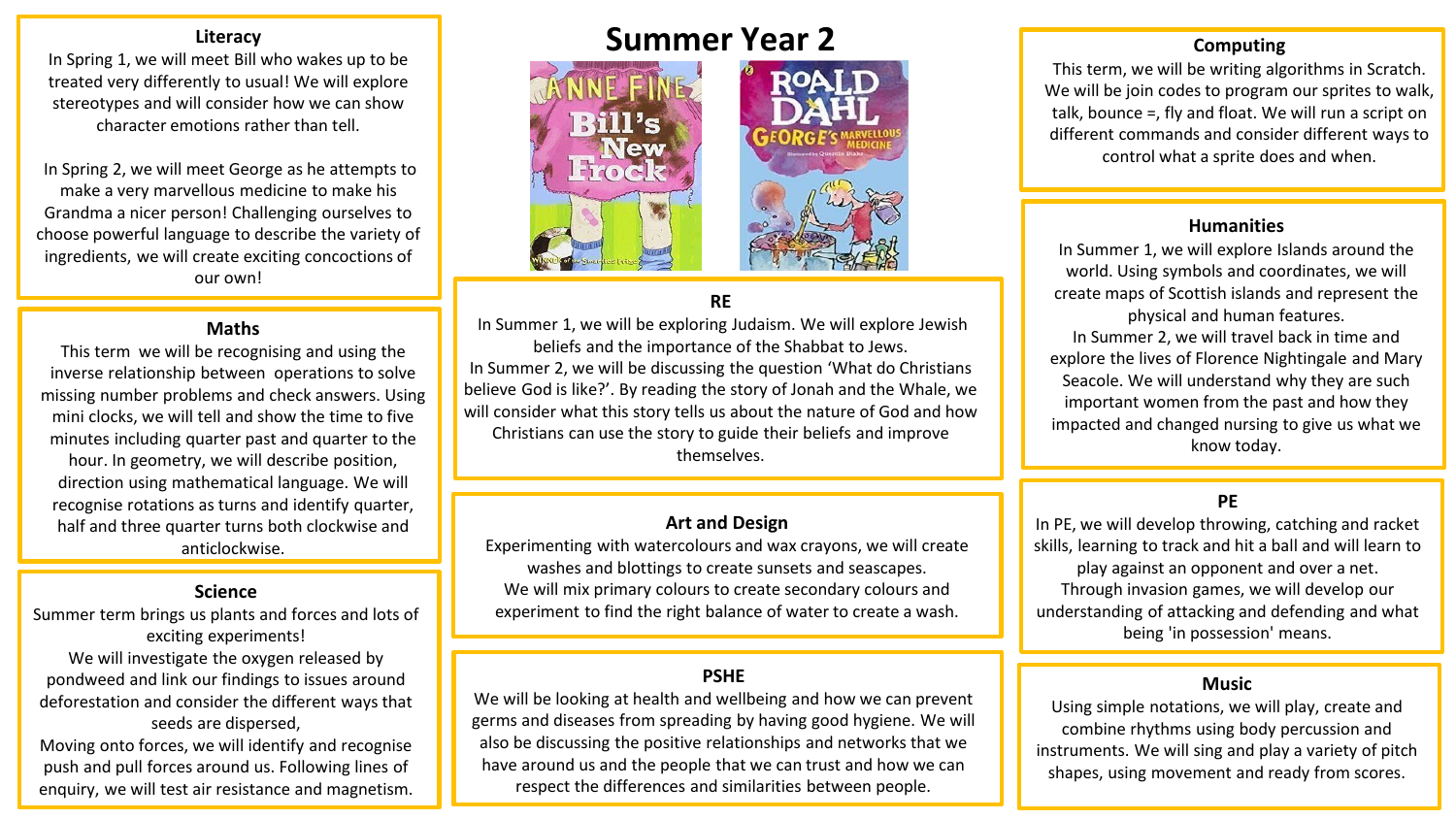In our first text this term, we will explore the exciting myths and legends of Ancient Greece. In our writing, we will create our own mythical creatures and understand the features of a true myth. Our second text will introduce us to Hogarth and the mysterious Iron Man. Following his journey starting from a precarious step off a cliff, we will explore and write in the style of Ted Hughes. **Humanities** 

#### **Maths**

Place value is our very first topic this term. We will be using a range of resources to represent numbers and understand the difference between digits in a number. We will use < > = signs to compare and order numbers up to 1000. We will explore multiplication and division using facts for the 3,4 and 8 multiplication tables. We will explore fractions counting up and down in tenths and using diagrams to recognise families of equivalent fractions. At the end of Autumn, we will learn to tell and write the time from an analogue clock including using Roman numerals.

Autumn term for Science will all be about light and space! We will be explaining what darkness and light are and investigating light using a spectroscope. We will explore how light travels, how we can change its direction and make observations using a periscope. Later on in the term, we will be looking closely at our solar system: naming, explaining the positions and the orbits of the planets.



# **RE**

In RE, we will be thinking about the world that we live in and exploring the creation story. We will explore what Christians believe about God's world and how the world can be looked after. At harvest time, we will consider who we should help and the many ways that we can do this. In Autumn 2, we will be exploring Hinduism and comparing it to other religions.

#### **Art and Design**

We will look at the importance of bread in Greek culture and how it compares to the bread we regularly eat. We will follow a recipe to make our own dough and bake it in the school kitchen. In Autumn 2, we will manipulate wire into shapes to create our very own mythical creature sculptures. Using TinkerCAD, we will engineer **Science Science Science Science Science Science Science Science Science Science Science Science Science Science Science Science Science Science Science Science Science Science S** 

## **PSHE**

To understand the terms democracy and rule of law and why they are important. Through debate, we will explore how to give our opinions on health and well-being.

We will understand what makes a positive, healthy relationship, including friendships and the differences between secrets and nice surprises.

#### **Computing**

This term, we will be writing algorithms in Scratch . We will program our sprites (Icarus) to fly up to the sun and then for his wings to melt and him come tumbling down. We will add sound effects and animate a conversation between Icarus and Daedalus using wait blocks to ensure they don't talk at the same time!

We will travel back in time to Ancient Greece and explore the states of Athens and Sparta. Studying artefacts, we will explore Ancient Greek warfare and the role of mythology.

In Autumn 2, we will step into modern-day Greece and explore its physical and human features. We will make comparisons between and region in Greece and our local area and then look closely at the geography of Mount Olympus.

# **PE**

In hockey, we will develop our dribbling skills with a hockey stick. We will develop open stick dribbling, dribbling to beat a defender and sending with a push pass.In gymnastics, we will focus on improving the quality of our movements and will be introduced to the terms 'extension' and 'body tension.

#### **Music**

The children explore songs and poems about places. They create accompaniments and sound pictures to reflect sounds in their local environment.

#### **French**

We start our French lessons this term by learning the alphabet and practising letter strings before moving on to feelings and how we can express how we feel.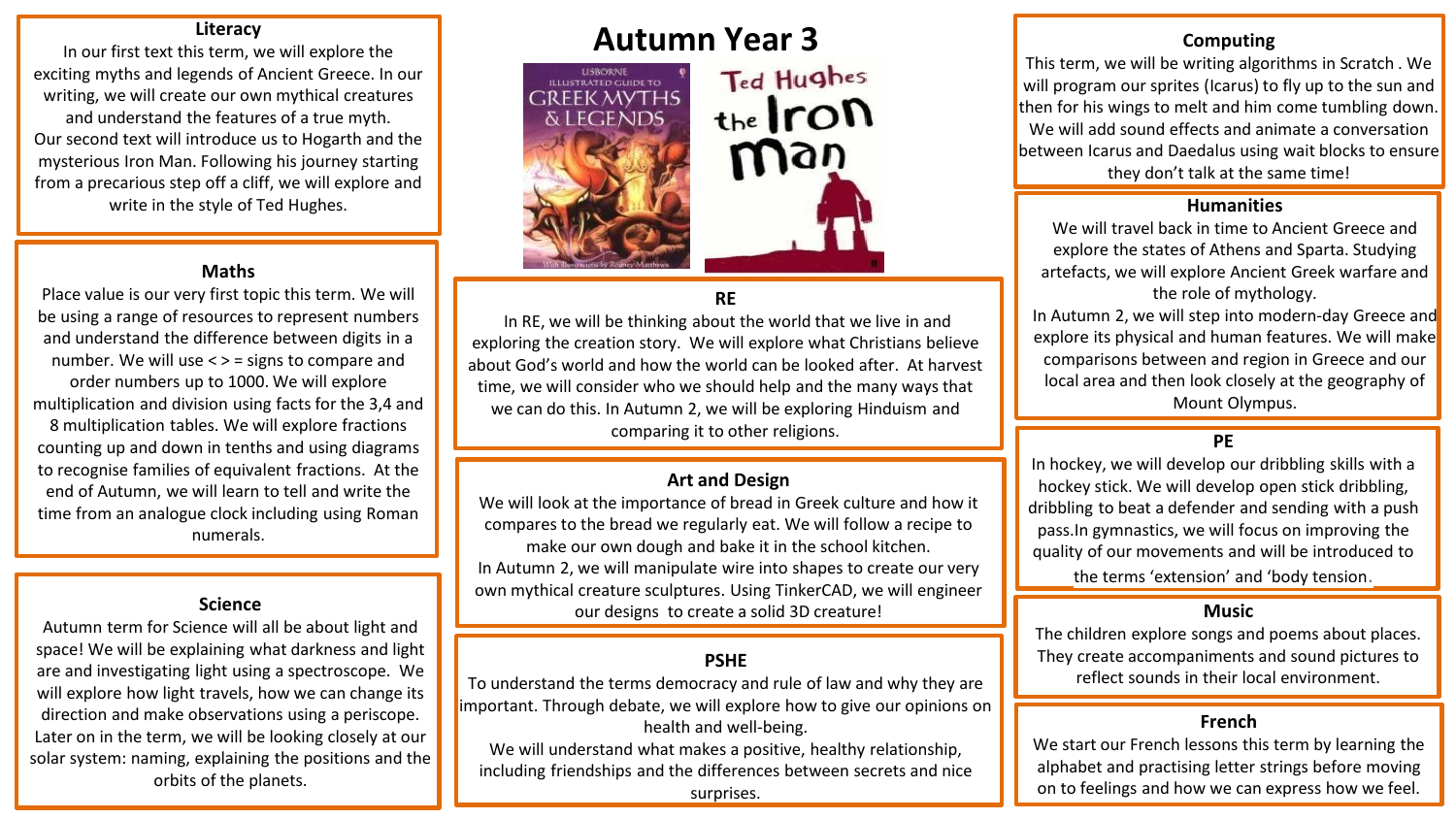Our core texts for this term will be centred around ancient Rome. We will be reading about Marcus's terrifying experiences in Pompeii when Vesuvius erupts in 'I survived the destruction of Pompeii' during our first half term.

In the second half term, we will read about Iliona's experiences from Greece to Rome and experience the luxury, excess and politics of Roman life through her eyes in 'Roman Diary The Journal of Iliona'.

#### **Maths**

In Spring 1, we will be revisiting the four operations. We will be use mental and formal methods to solve calculations. As we revisit fractions we will be recognising, finding and writing fractions of a discrete set of objects or amount. We will be adding and subtracting fractions with the same denominator and solve fraction problems. In our measures unit, we will be exploring length using mm, cm, m and km and measuring accurately using the intervals on a scale.

#### **Science**

This term we will be focusing on plants. We will be learning about the life cycle of a plant, what they need to survive and different plant adaptations. We will have plenty of exciting experiments to investigate plant life and test variables to see if our predictions are correct.

# **Spring Year 3**



# **RE**

What is the Trinity? We will begin to explore this question by looking at Baptism in churches today and comparing the baptism of a baby to an adult. Later on in the term, we will learn more about Sikhism and how the lives of Sikhs show us that hey follow rules. We will ask questions about beliefs and make comparisons with other religions.

## **Art and Design**

In Spring, we will be explore and understanding the mechanics of a pulley system and how it was used in the past before electronic machinery. Using TinerCAD, we will design and print components to create a functional product.

#### **PSHE**

We will be looking at health and wellbeing by commenting on what makes a healthy lifestyle including the benefits of physical activity, rest, healthy eating and dental health. We will discuss how to make informed choices that improve our physical and emotional health.

In Spring 2, we will discuss bullying and how it makes people feel.

#### **Computing**

This term we will be understanding the use of data and how information is stored. We will learn about cloud based storage as well as how the internet works! We will be also creating our own animations based on the Roman gods!

### **Humanities**

In Spring 1, we will conduct our own field work studies in our local area. Using mapping and a variety of digital tools, we will observe and examine features of our local area, conduct an investigation and then present our findings.

In Spring 2, we will explore Ancient Rome and the achievements of the Romans. We will investigate how Boudicca rallied her troops and led them into revolt

### **PE**

We will create dances in relation to an idea: working individually, with a partner and in small groups, sharing their ideas. We will learn to use canon, unison, formation and levels in their dances.

#### **Music**

We will develop our understanding of beat, metre and rhythm. We will combine melodic and rhythmic patterns, and use staff notation as part of a final performance.

#### **French**

We will explore Ancient Britain and the Romans using be able to use J'ai and J'habite to explain where you live and what you have.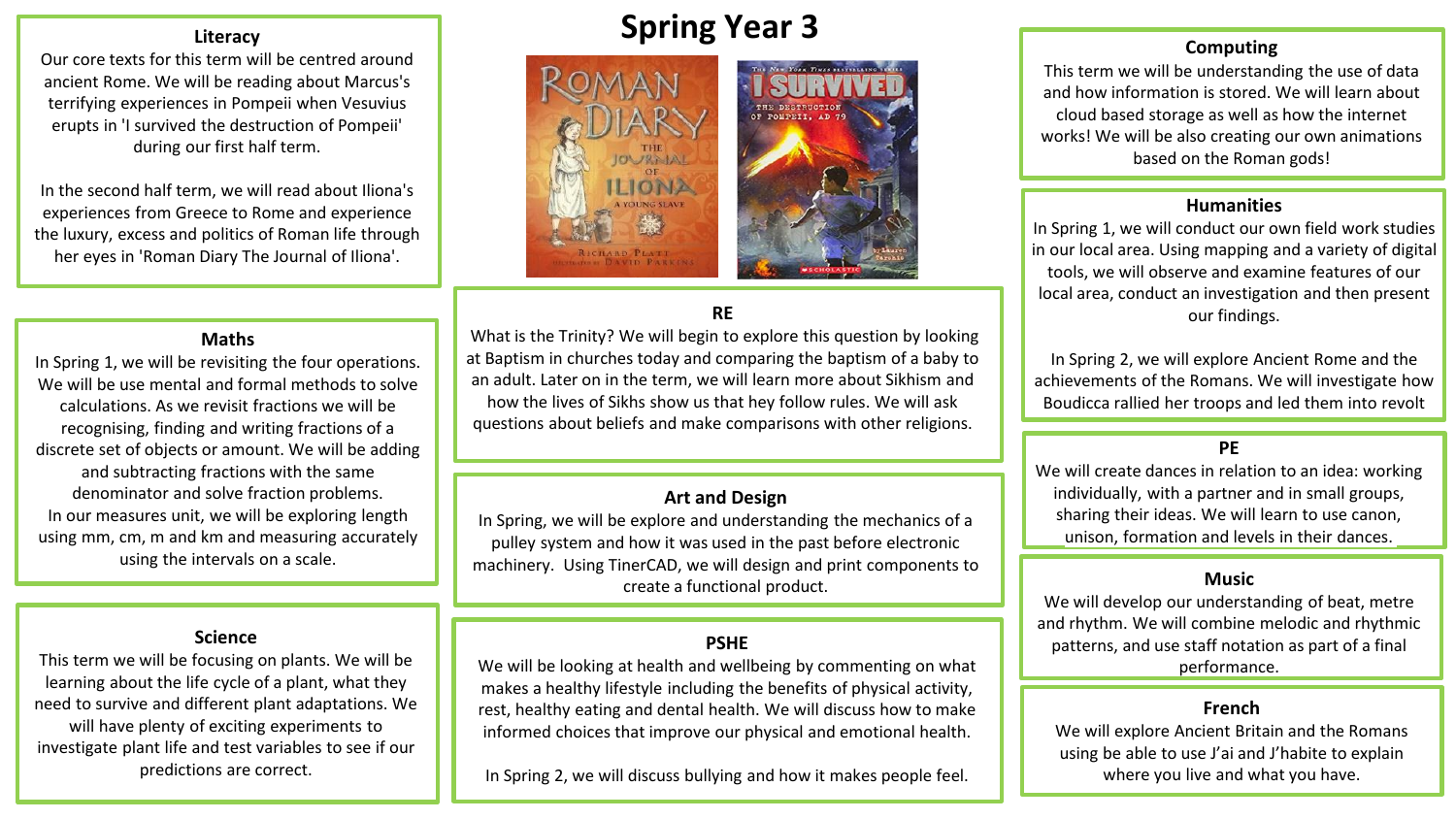In Summer 1, we will meet Lil and her friends as they embark on an incredible journey - to return the package to its resting place, to protect those they love, and to break the deadly pharaoh's curse.

In Summer 2, we follow the footsteps of Lila in an inspiring story of her dream to become a fireworkmaker just like her father. We will choose language carefully to describe her personality and engage the reader in her adventure.

# **Summer Year 3**



# **RE**

We will be exploring Islam and how Muslims show respect for Allah in everyday life. Describing the different ways in which people express their faith, we will understand why Muslims fast during Ramadan and celebrate Eid-al-Fitr.

We will then explore the Christian feast of Pentecost. We will consider the importance of the Pentecost story, explore the disciples' emotions on the day of Pentecost and discuss the importance of the Holy Spirit to Christians and their faith.

Following our Ancient Egyptian study and our understanding of mummification, we will construct canopic jars from **Science Science Science Science Science Science SCIENCE SCIENCE SCIENCE SCIENCE SCIENCE SCIENCE** 

### **PSHE**

In PSHE, we will think about changes that can happen in life and the feelings associated with this. We will recognise that change brings about emotions and come up with ideas for dealing with change. We will also explore how we might experience negative pressure and how to manage this.

## **Computing**

We will create algorithms to create Egyptian patterns for Cleopatra's cloth. In Summer 2, we will use a camera and a data logger to measure the temperature, the amount of daylight and the amount of cloud today and input data into a spreadsheet.

#### **Humanities**

In Summer 1, we go back in time and place Ancient Egypt on a timeline. We will understand Egyptian society, its structure and why pharaohs were so Important.

In Summer 2, we will step into modern-day Egypt and will be looking at the importance of the River Nile and the effects of climate change.

# **PE**

In football, will be developing competencies in key skills and principles such as defending, attacking, sending, receiving and dribbling a ball. We will learn to work one on one and cooperatively within a team, showing respect for their teammates, opposition and referee.

#### **Music**

We will explore ancient Greece with music inspired by Orpheus, Echo and Theseus. We will perform a song cycle and a round, and compose our own ostinati.

#### **French**

In the Summer term, we will be exploring animals and fruit. We will be able to name common animals and fruit.

#### **Maths**

This term we will be exploring mass and capacity using the appropriate units of measure including g, kg, ml and l. We will use our multiplication knowledge to read scales with missing numbers. Looking at simple 2D shapes, we will be measuring the perimeter and starting to work out missing lengths with the information given. Looking at pictograms, bar charts and tables, we will interpret and present data and be able to answer questions by analysing the data. **Art and Design** analysing the data.

Summer term brings us rocks! We will be observing and investigating the properties of different rocks. We will learn how igneous rocks are formed and explain how the speed of cooling affects the crystals inside. We will compare these to sedimentary and metamorphic rocks and discuss weathering and erosion.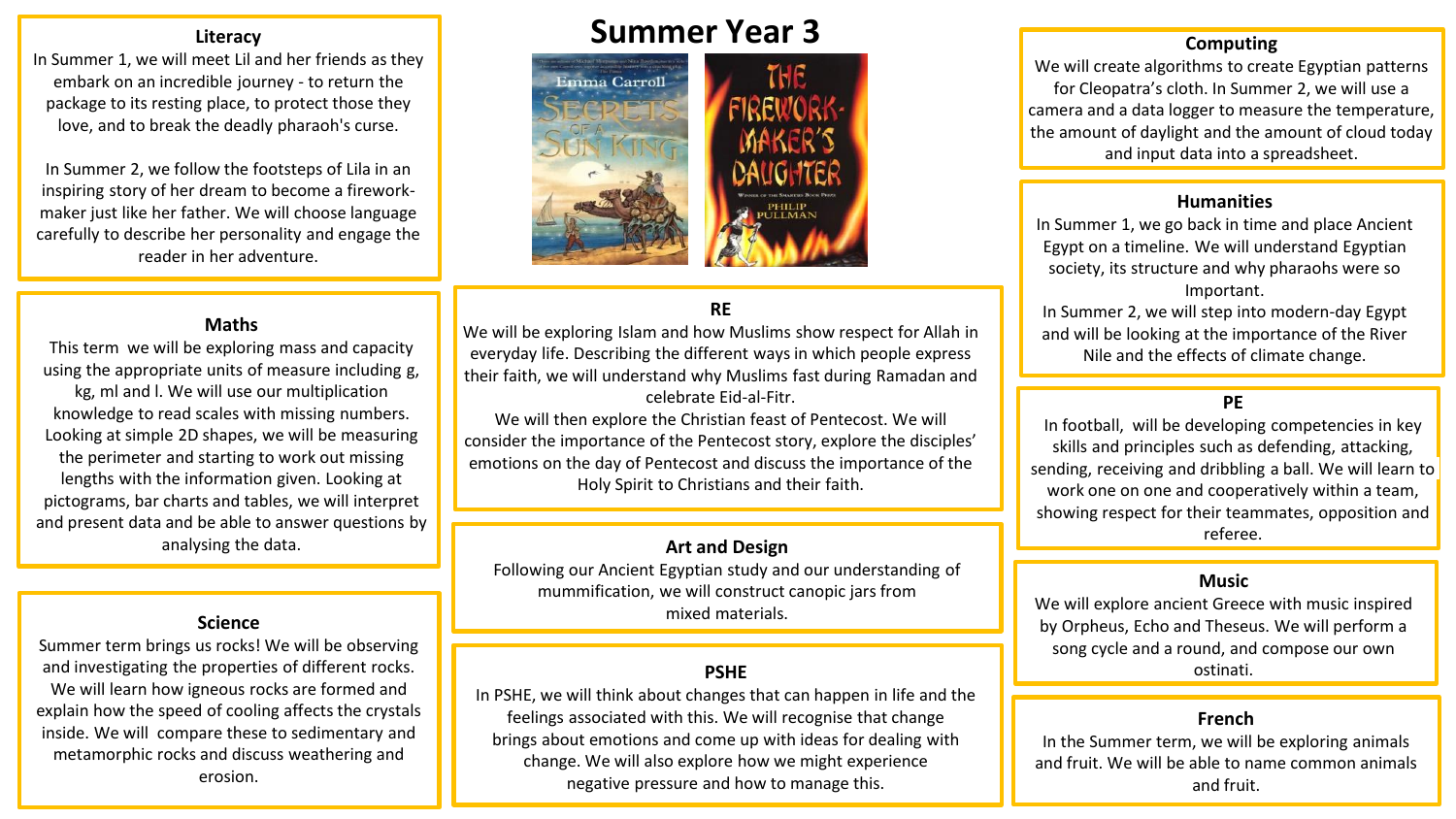This half term, we will be writing action stories based on the novel, Varjak Paw by S.F. Said. Our reading lessons will involve delving deeper into the character of Varjak to understand why he is so eager to venture into the outside world. In Autumn 2, we will be reading Charlie and the Chocolate Factory by Roald Dahl. Our reading lesson will look at how Charlie and his grandad join a small group of contest winners who get to tour the magical and mysterious factory of eccentric chocolatier, Willy Wonka.

## **Maths**

A huge focus throughout our Maths lessons will be learning and recalling the multiplication and division facts for all of the times tables up to 12 x 12. We will be learning how to multiply by 10 and 100, explaining what happens to the digit when we do this. We will also be looking at methods to strengthen our mental arithmetic, using our number bonds where possible. By the end of the year, pupils should be able to recall all of these facts with speed and accuracy. Let's get practising, Year 4!

#### **Science**

Our Science topic throughout the whole Autumn Term is materials. Each lesson will involve a practical activity or experiment, such as comparing conductors and insulators, investigating the properties of plasticine and testing the hardness of different materials. We will be studying the importance of both materials and we use them in everyday life including the materials printed by our 3D printer! We will learn how to make predictions and analyse our results.

# **Year 4 Autumn**



#### **R.E**

Most of our R.E lessons during this Autumn term will focus on the religion, Hinduism. We will learn about the main Hindu beliefs and discuss the similarities and differences between Christianity and Hinduism. Following this, we will be exploring the concept of creation in Christianity.

## **Art and Design**

In Autumn 1 we will be using our design and sewing skills to produce alpaca-themed slippers. Our slippers will need to be thoughtfully designed, carefully stitched and suitable for wearing. In Autumn 2, we will design and create our own Mayan soap using intricate and unique Mayan hieroglyphs. Once finished, we will be presenting our soap bars as gifts to family and friends!

#### **PSHE**

This Autumn term, we will be discussing British Values and the wider word. We will look at how citizens can influence decision making and tolerate different faiths and beliefs.

#### **Computing**

We will use databases and spreadsheets to organise the logistics of owning an alpaca. To calculate costs and keep to budget, we will use the formula tool. We will also set criteria to make sure they are correctly fed and exercised.

#### **Humanities**

Our topic work during Autumn 1 will have a Geography focus, as we learn about the wonderful world of alpacas. Not only will the children be able to visit the alpacas at St Saviour's Forest School, they will also learn how to look after them from an expert! We will then move on to explore South America as a continent. In Autumn 2, we will be travelling back in time to the ancient Mayan cities with towering pyramids, saunas, monumental sculptures, and enigmatic hieroglyphs. We will also have the chance to discover how chocolate was an important part of Mayan culture!

# **P.E**

This term, we will be developing our swimming skills and strokes. We will also be developing our basketball skills including passing, dribbling, shooting and teamwork.

#### **Music**

This term, we will be looking at sorting instruments by timbre. We will explore how musical dimensions create descriptive pieces.

#### **French**

Our Autumn term will start with animals and habitats. We will be able to name a variety of habitats and describe the plants and animals that live there.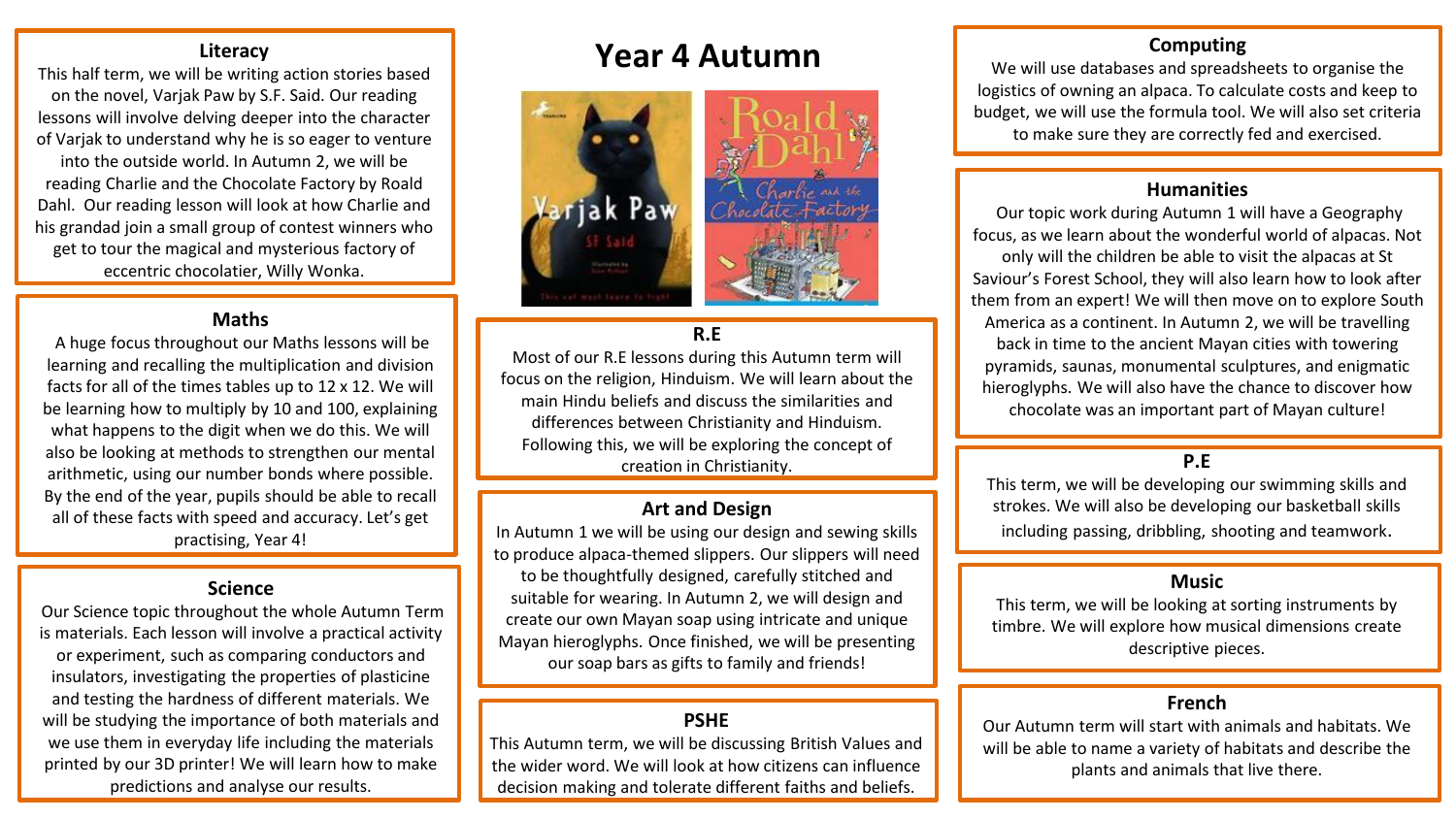In Spring 1, we will be setting off with Hiccup and Toothless on wild adventures in How to Train Your Dragon! We will extend our descriptive language and sentence construction to bring the characters and the setting to life in our writing. For Spring 2 we will be crash landing in the Amazon and fending for ourselves in The Explorer. We will also have nonfiction texts to support our learning based on the Vikings and an exciting diary of an expedition into the Amazon.

#### **Maths**

Throughout the Spring term, we will be focusing on the place value of numbers, using written and mental methods for all four operations and solving problems involving fractions. We will add and subtract mentally pairs of two digit numbers and find a different by counting on. We also be looking at multiplying and dividing a one digit number by a two digit number. Keep logging on to TTRockstars website at home to practise your times tables knowledge.

### **Science**

We will be using the force this term as we're learning about gravity, rockets, parachutes and magnetism! We will have the chance to study the amazing scientists Sir Isaac Newton and his contribution to understand the world around us. We will delve further into understand forces of attraction, gravitational pull and matter and engage in a range of fun and practical experiments.

# **Year 4 Spring**



# **R.E**

In the Spring term, will be learning about Judaism: exploring its practices and the links with Christianity. We will also be gaining a deeper understanding into the concept of Salvation and the role of Jesus in Christianity.

# **Art and Design**

In Spring 1, as part of our Topic, we will be experimenting with the medium of pastels in order to create portraits of Vikings.

In Spring 2, we will be becoming Eco-Warriors by recycling materials to create our own selfie frames using the quilling.

## **PSHE**

We will be looking at our British values, how to treat each other respectfully with anti-bullying and how to look after ourselves with healthy eating!

# **Computing**

Throughout this Spring term, we will be creating our own music digitally as well as editing and mixing our own tracks! We will also be writing code to create our own game based on critter catching!

#### **Humanities**

Spring 1 takes us back in time to meet the Vikings! We will be exploring where they came from and why they invaded. Looking at different perspectives, we will explore stereotypes and opinions on raids. We will also be investigating how and why trade was so important to them. In Spring 2, we will be locating and examining rainforests around the world. Revisiting South America once more, we will dive into the world's largest and most bio-diverse rainforest – The Amazon Rainforest -and explore the cultures and tribes that call it home.

# **P.E**

Pupils will be developing their teamwork, passing and defence skills as they learn how to play tag rugby. We will also be finding our rhythm with lessons based on dance.

### **Music**

This term, we will be creating our own songs using various instruments. We will perform our songs by repeating rhythms and chanting in three parts.

#### **French**

In French we will be learning about family names and relations. We will be able to ask and answer questions about ourselves.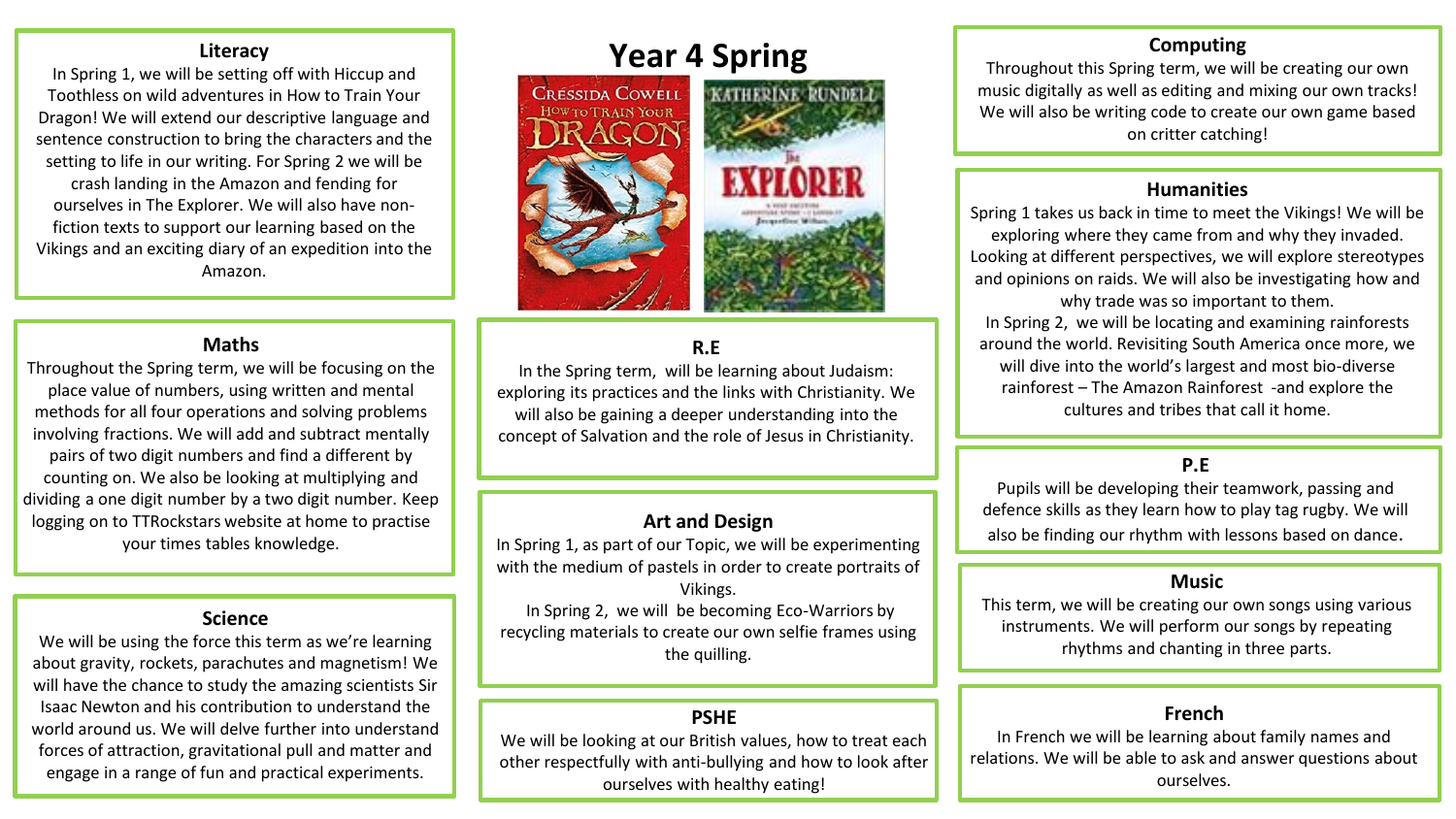In Summer 1, we will be going on a journey with Ruskin Splinter who dreams of being a great actor. Unfortunately, the school bully seems to get in his way but Ruskin soon finds solace with the kind school caretaker. Will Ruskin be able to prove to the street that he really is a hero? Spring 2 will take us on a magical journey to Narnia

with four new friends: Peter, Susan, Edmund and Lucy! We will challenge ourselves to describe this enchanted setting and create an informative guide for anyone who may stumble through a wardrobe of their own!

#### **Maths**

Throughout the Summer term, we will be focusing on fractions and their equivalences. We will also be solving word problems involving fractions and inverse operations. We will then move onto looking at negative numbers, counting backwards and solving multi step problems with involving differences. Keep logging on to TTRockstars website at home to practise your times tables knowledge.

### **Science**

This Summer term, we will be learning all about human health and fitness. By exploring how exercise affects our heart rate and breathing we will understand the functions of different organs in our body and how we can keep them healthy. We will have the opportunity to engage in a range of fun and practical experiments to test predictions and variables.

# **Year 4 Summer**



#### **R.E**

For the Summer term, will be learning about Sikhism. We We will look at the 5K's of the Sikh belief and how they contribute towards spirituality and faith. We will also be gaining a deeper understanding into the concept of Pentecost and the role of Jesus in Christianity.

## **Art and Design**

In Summer 1, we will be investigating various mechanical systems and then engineering our own Millennium Eye using CAD to design and manipulate. Once printed, our challenge will be to add an electronic component! In Summer 2, we will be creating our very own exiting coat of arms, to symbolise key elements associated to our family and heritage.

# **PSHE**

This term, we will be looking at how to build positive relationships and work collaboratively with others. We will also be looking at the affects of stereotyping and how we can overcome this to become better people in this world.

# **Computing**

Throughout this Summer term, we will be looking at the importance of data security and creating our very own interactive website for others to use and explore!

#### **Humanities**

In Summer 1, we will be looking at coastline and rivers. We will be studying how seas shape coastlines in the UK and abroad and make comparisons. We will investigate key geographical concepts such as physical processes and human effects on the environment. We will then look at possible solutions to help maintain and protect coastlines in the UK. In Summer 2, we will be exploring the amazing Norman society and their contributions to the world. We will then move on to exploring the Battle of Hastings and how it contributed significantly to British history.

# **P.E**

We will develop the key skills required for tennis such as the ready position, racket control and forehand and backhand ground strokes. We will learn how to score points and how to use skills, strategies and tactics to outwit the opposition.

#### **Music**

In music this term, we will perform a jazzy song about forces. We will also compose and notate pentatonic melodies.

#### **French**

This term in French we will be learning about weather and how to hold a conversation at a café.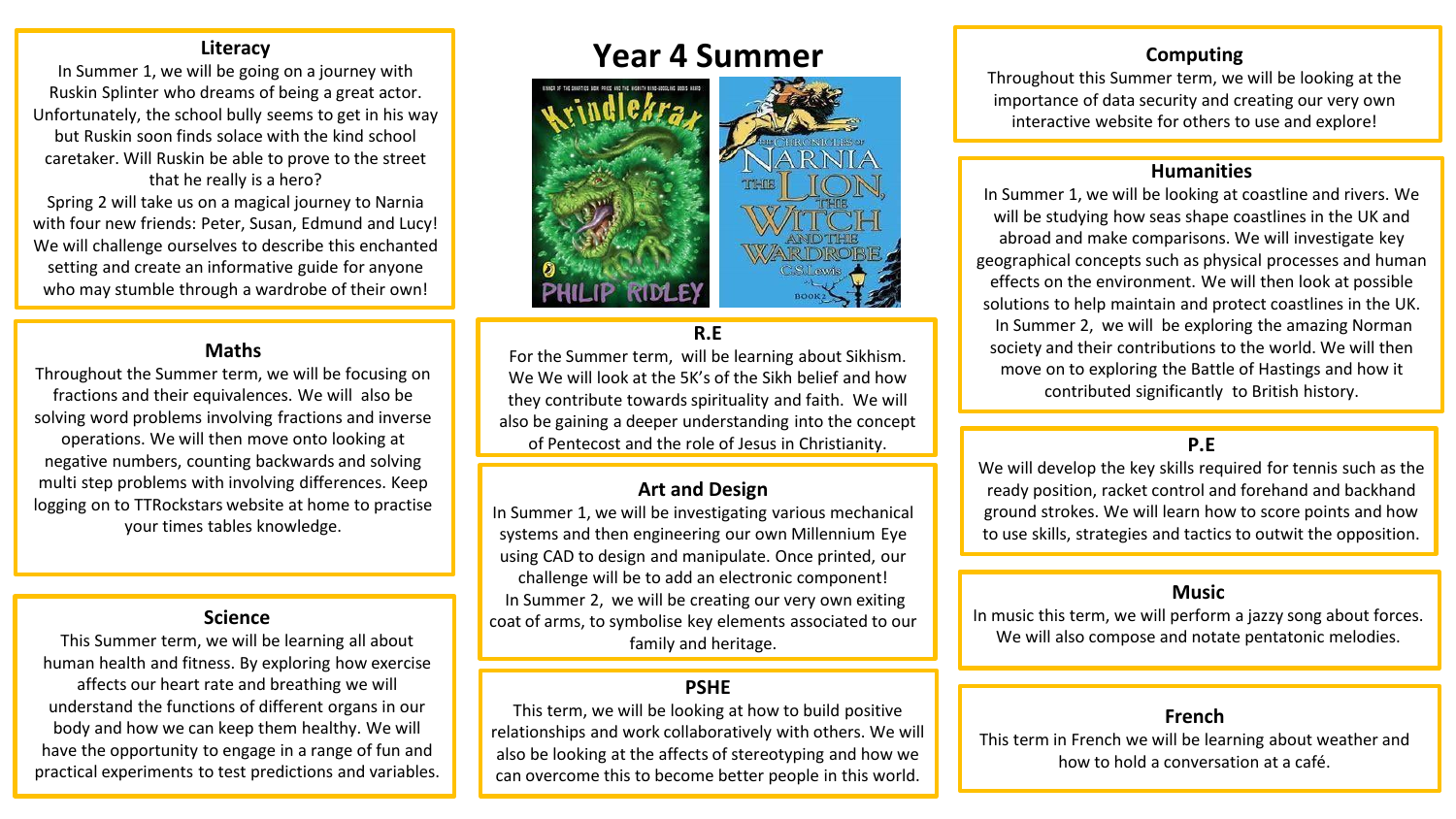In Autumn 1 , we travel back in time and into the life of Jim Jarvis; a child orphaned during the Victorian era. We will also be finding out about Victorian Crime to acquire facts for our non-fiction writing.

In Autumn 2, we embark on a thrilling mission with Alex Rider as he tries to discover the truth about his dad and some special secrets! Considering different perspectives on the events, we will present events in newspaper reports and add opinions of characters with quotes.

#### **Maths**

Throughout the Autumn term, we will be focussing on the place value of numbers up to 6 digits, using written and mental methods for all four operations and solving problems involving time. We will also be focusing on multiplying and dividing numbers by 10, 100 and 1000.Solving two step word problems will be a huge focus this term, as we will explain each step when we write addition and subtraction calculations. To strengthen our mental arithmetic, we will be building various strategies that will help us to solve challenging calculations without jottings.

#### **Science**

Let's get 'buzzing' about our autumn topic of 'Electricity'. We will have the opportunity to carry out various experiments to find out about circuits and how the different components used in circuit will a affect the electrical current.

# **Year 5 Autumn**



## **R.E**

Buddhism will be our topic for the start of Autumn 1. We will look at how Buddhism looks at detachment from material possessions and being only connected to God. We will find out about the origin and practices of the religion before we studying a Christianity unit, 'Creation and Fall', towards the end of the half term.

#### **Art and Design**

In Autumn 1, we will be exploring the incredible art of William Morris - a significant artist from Waltham Forest. In Autumn 2, we will be using clay, to create our own tiles with illuminated letters. We will then be using our clay designs as stencils to make wallpaper in the style of famous artists. Using CAD, we will design and print our tiles and compare the print quality with our original clay ones.

#### **PSHE**

This term, we will learn and debate about British Values and our place in the wider world.

## **Computing**

We will engineer components to print 3D models of Victorian homes and furnish these virtual houses with 3D furniture, decorating them in the style of William Morris. Finally, we will be offering guided tours around them.

#### **Humanities**

We are very excited to begin Autumn 1 term with all things Victorian! We will have the opportunity to learn about Queen Victoria, the Industrial Revolution and the lives of children during this period. We will be making comparisons between what childhood meant during the Victorian Era and the meaning of childhood in current

society. In Autumn 2, we will be exploring the Mediterranean. Using maps and atlases, we will locate the countries that surround the Mediterranean Sea and make comparisons between them and the UK.

## **P.E**

Pupils will focus on developing the skills they need to play continuous rallies in volleyball. They will learn about the ready position, ball control, sending a ball over a net and how to use these skills to make the game difficult for their opponent.

#### **Music**

This term we will learn a melody and a harmony on instruments to accompany a song. We will also conduct a metre of four.

#### **French**

In French, we will be learning words and phrases related to clothes using the verb 'porter'.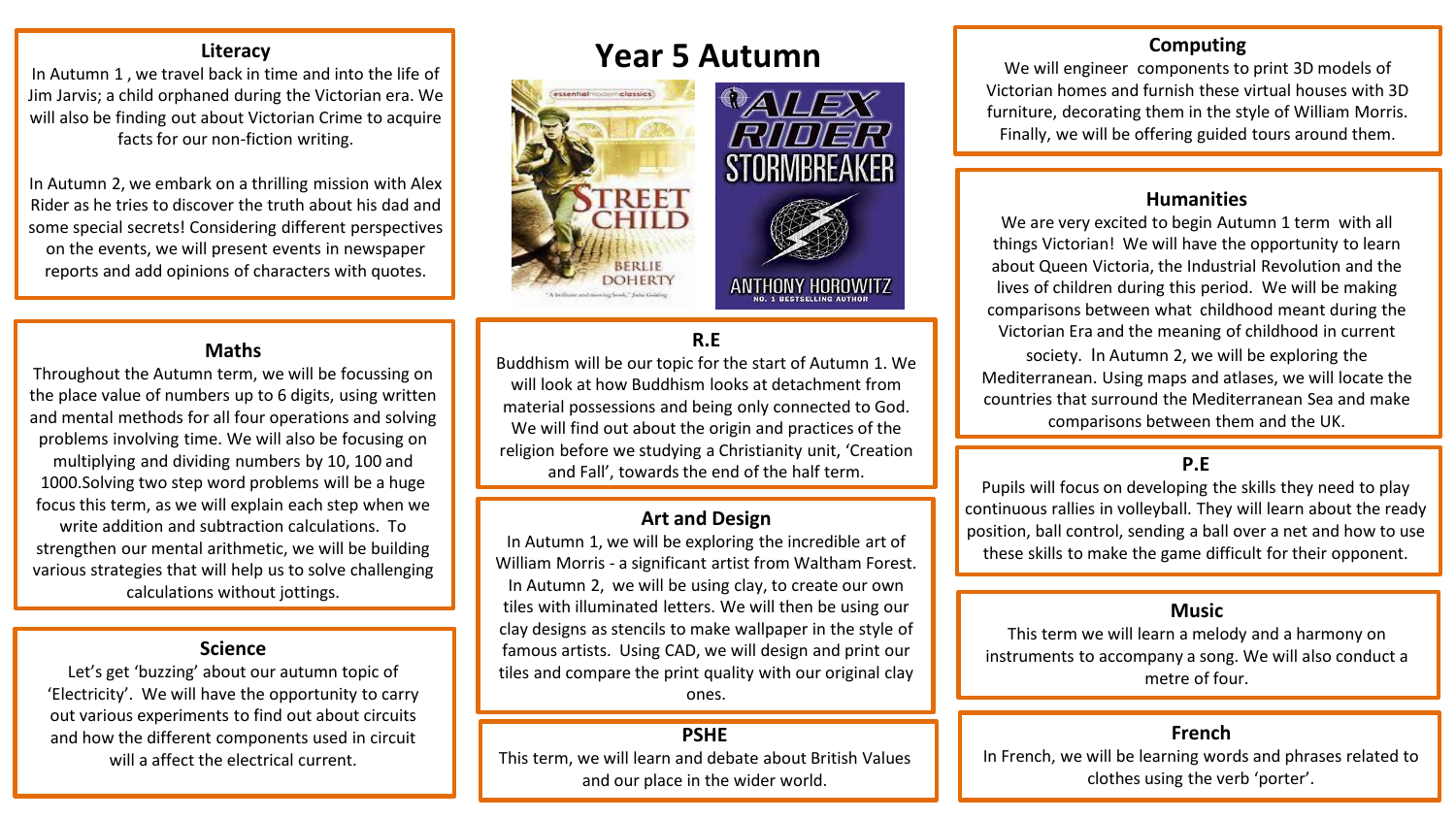In Spring 1, we will be reading 'Wolf Brother'. We will learn about the life of Torak - a twelve-year-old member of the Wolf Clan, in the Middle Stone Agewho must save his community from danger.

In Spring 2, we will be reading 'Guardians of the Wild Unicorns'. We will be following the journey of Lewis and Rhona, who find themselves caught up in a dangerous adventure, to save the last herd of wild unicorns.

### **Maths**

This term in maths, we will continue to work on solidifying our arithmetic skills and apply these to complex, multi-step problems. We will be learning about number and place value, fractions, decimals and percentages. We will be exploring the common link between the three areas and finding equivalences when looking at reasoning problems In geometry, we will be looking at coordinates and translation and knowing precise vocabulary when describing shapes.

This Spring term in science, we will be focusing on acids and alkalis. We will be learning about what pH is and investigating the various pH levels of different substances. We will also be learning how red cabbage can help us identify if something is an acid or an alkali.

# **Year 5 Spring**



## **R.E**

We will start our spring term by learning about incarnation and the view of Jesus as a saviour. We will then move onto learning about Islam and the significance of worship in the lives of Muslims. In Spring 2 , we will look at Jesus' resurrection and compare it to the Christian celebration of communion.

### **Art and Design**

At Forest school, in Spring 1, we will be building on our History topic by creating our own Stone Age shelters and using Stone Age techniques such as stones to sharpen flint. In Spring 2, will be looking at the work of Berry Fritz **Science and creating our own still life paintings in her style.** 

# **PSHE**

We will be learning about health and well-being covering how to live a healthy and balanced lifestyle. We will also be learning about how images of people in the media can be distorted or changed.

# **Computing**

How are websites formatted and what is the code behind them? We will begin to learn HTML and CSS code, becoming familiar with text based programming languages such as Python.

#### **Humanities**

Are you ready to go back to prehistoric times? Throughout Spring 1, we will be learning all about the Stone Age. We will be uncovering how archaeologists have helped us to understand the prehistoric past, the development of hunter gatherers and early British settlement.

In Spring 2, we will be focusing on North America. Using VR, we will be exploring the Grand Canyon and considering the impact of tourism on this area.

# **P.E**

In cricket, we will develop the range and quality of striking and fielding skills. We will learn how to play bowler, wicket keeper, fielder and batter, thinking about how weuse skills, strategies and tactics to outwit the opposition.

## **Music**

This Spring term we will listen to music with focus, analysing its composition using musical vocabulary. We will also develop the use of dynamics in songs and learn a melodic ostinato using staff notation.

## **French**

In our Spring term, we will explore the topic of 'Pets'. We will be able to name a variety of pets and say whether we have or do not have a pet. We will also be able to ask the name of someone's pet.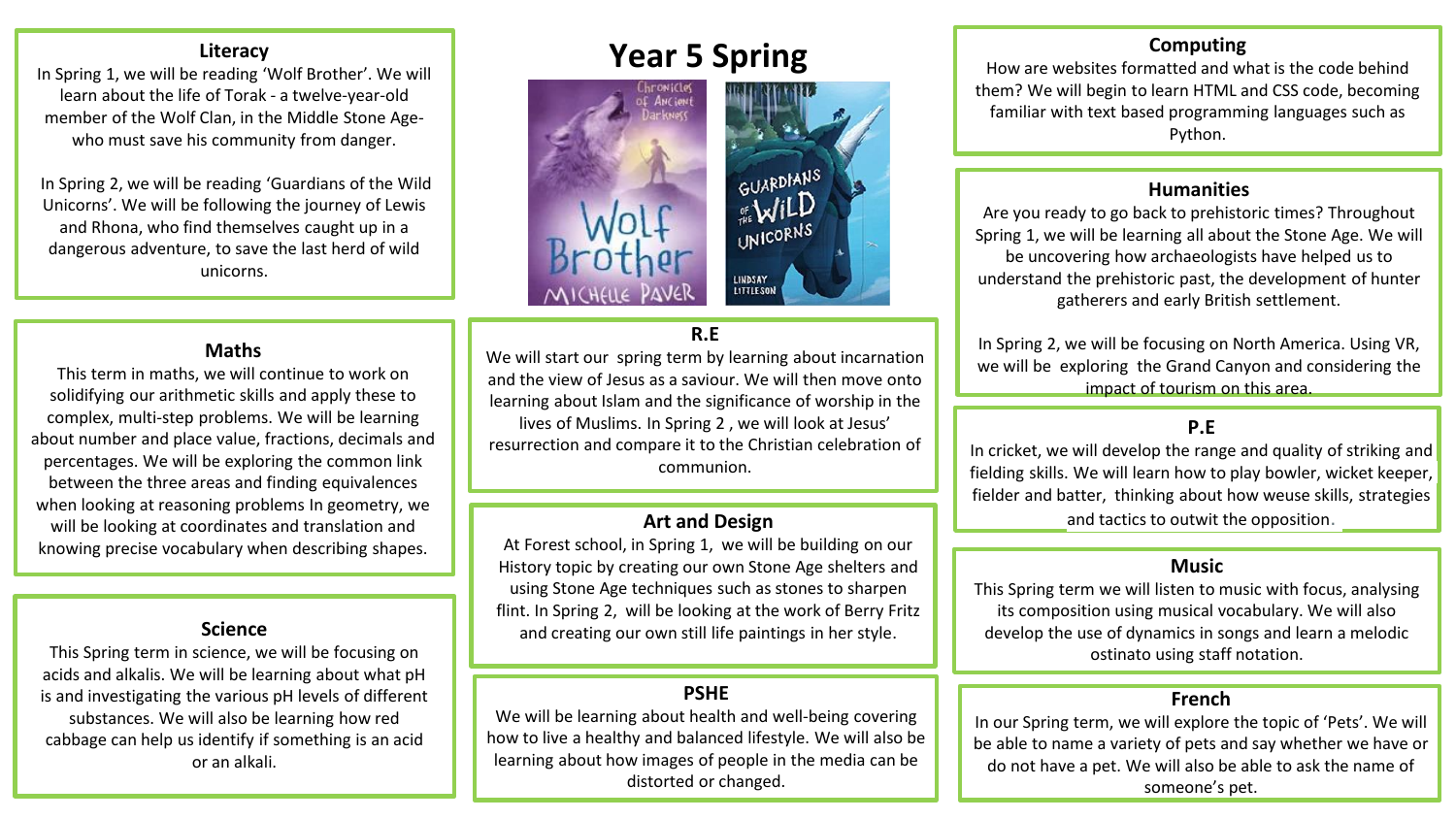In Summer 1, we will be reading 'Plague' by Tony Bradman. Daniel has been locked in his own home, doomed to die alongside his infected family. Can he find a way to escape before he catches the disease too?

In Spring 2, we will be reading 'Kensuke's Kingdom' by Michael Morpurgo. Washed up on an island in the Pacific, Michael struggles to survive on his own. With no food and no water, he curls up to die. When he wakes, there is a plate beside him of fish, of fruit, and a bowl of fresh water. He is not alone . . .

#### **Maths**

This Summer term in maths, we will continue to work on solidifying our arithmetic skills and apply these to complex, multi-step problems. We will be comparing capacity and volume and converting different units of measure. We will be using a knowledge of place value to solve conversions by either multiplying or dividing by 10, 100 or 1000. We will also be multiplying a decimal using a written method and explaining each step.

#### **Science**

This Summer term in science, we will be focusing on state of matter. We will be learning about how temperature affects different states of matter and what happens to a substance when it cools and heats. We will also be studying reversible and irreversible changes, understanding and explaining why they happen.

# **Year 5 Summer**



#### **R.E**

In Spring 1 we will explore Judaism and the significance of worship in the lives of Jewish people. In Spring 2 , we will be looking at what kind of King Jesus was and his role on Earth. We will be considering different possible meanings for biblical texts studied, showing awareness of different interpretations.

## **Art and Design**

In Summer 1, we will be using exploding diagrams to construct our very own chair! We will then embark on an engineering project where we design chairs to meet a specification. In Summer 2, we will be using abstract art skills inspired by ocean scenes to help create our own unique interpretations!

# **PSHE**

We will be learning about relationships. We will be looking at how we can maintain a healthy self-concept, focusing on confidence, realistic self -image and self-worth.

# **Computing**

In Summer 1, we will be using Rasbperry Pi to create and produce our own music! We will understand the user interface and type a set of instructions into programme panel, allowing us to experiment with increasing and decreasing tempo.

### **Humanities**

Throughout Summer 1, we will be learning about the Great Plague. We will be looking at how and why the plague spread and the possible symptoms and cures many people faced.

In Summer 2, we will embark the Titanic and explore it's adventures across the Atlantic ocean. We will be investigating how and why the Titanic sunk and how icebergs are formed. We will also examine extreme weather conditions and their link to global warming.

# **P.E**

In this unit, pupils are set challenges for distance and time that involve using different styles and combinations of running, jumping and throwing. As in all athletic activities, pupils think about how to achieve their greatest possible speed, height, distance or accuracy and learn how to persevere to achieve their personal best.

#### **Music**

Exploring music from 1920s animated films to present day movies, we will learn techniques for creating soundtracks and film scores, and compose our own movie music.

#### **French**

We will be able to recall the months and learn how to say when our birthday is and how to ask someone else. We will also explore sports with the verb 'faire'.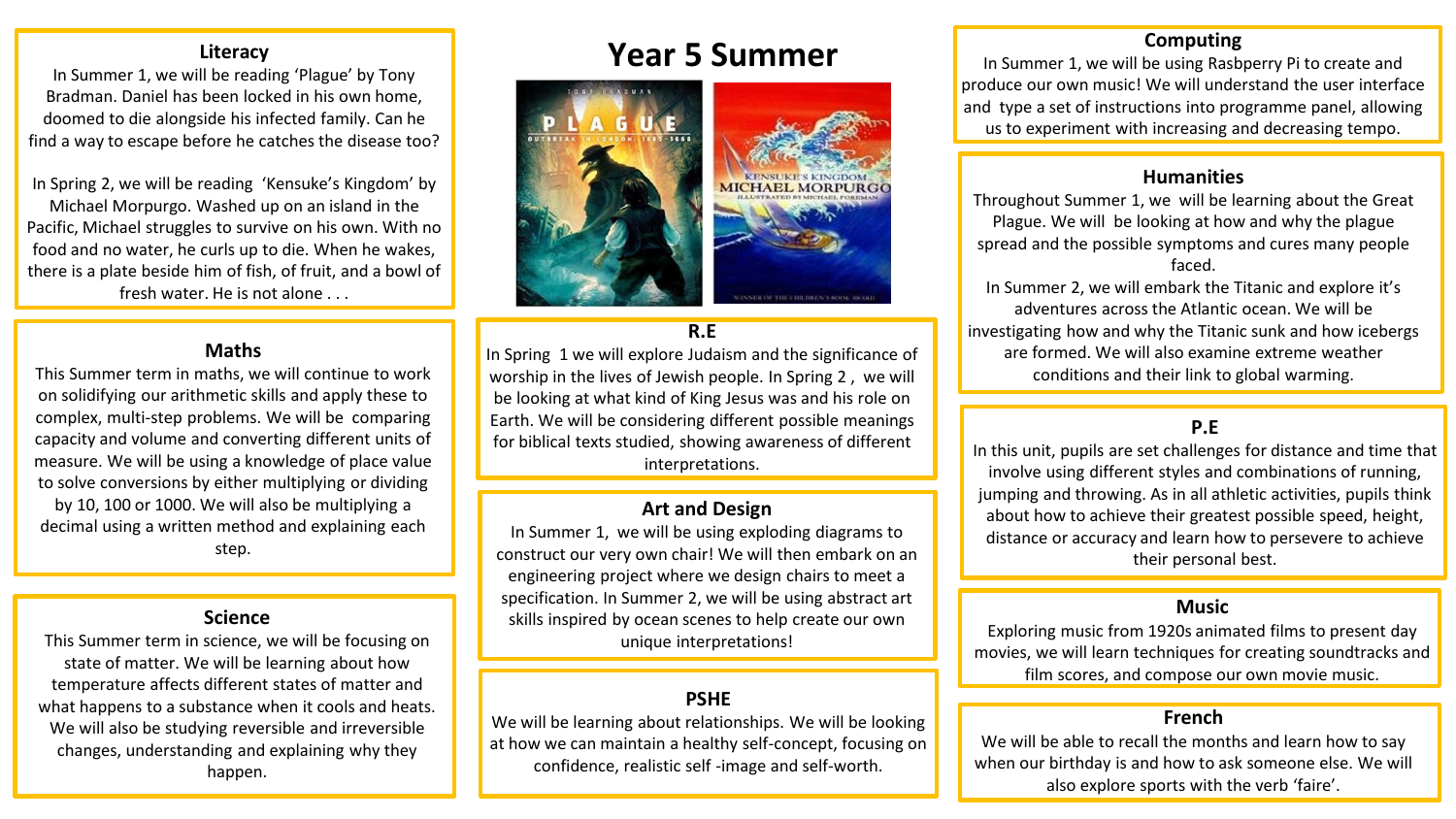This Autumn term, we will be reading the text 'Goodnight Mr Tom'. We will explore the life of William Beech, a wartime evacuee, whose life changes when he meets Thomas Oakley! Analysing the characters in depth, we will form fact files of information about them and be able to make meaningful inferences about them. Inspired by the story, we will put our literacy skills to the test to write biographies and autobiographies. We will use this text and D-Day to further immerse ourselves into our history unit of WW2.

#### **Maths**

This Autumn term in maths, we will be focussing on solidifying our arithmetic skills and beginning to apply these to complex, multi-step problems. We will begin by studying place value, working with numbers up to 10 million! We will be looking at multiplying and dividing numbers by 10, 100 and 1000 and using that knowledge to solve decimal calculations. We will be looking at negative numbers in worded problems and finding explanations to either agree or disagree with mathematical reasonings.

#### **Science**

This term in science, we will be mastering our science skills throughout our unit on 'Sound'. We will be exploring how sound travels, how wavelengths differ and most important of all can we really see sound? After this, we will be exploring a biology topic, using microscopes to explore our cells, and learning all about microorganisms.

# **Year 6 Autum**





# **R.E**

We will be learning about the Buddhist way of life in RE this term. We will be exploring the key beliefs that Buddhists have and think about the messages and morals behind their teachings.

#### **Art and Design**

Throughout the Autumn term, we will be looking at various communication devices and how they have evolved throughout time. Inspired by these devices and how we they have enabled communication even in the most difficult of times, we will create our own Morse Code and send messages to our peers!

# **PSHE**

What do the British Values mean to us? We will be exploring what they mean and how they are used in our country.

# **Computing**

We will use App Maker software to create apps to teach children in other schools all about Anne Frank. We'll add buttons, text, images, sounds and quizzes to our apps and test them out on tablets.

#### **Humanities**

Throughout the Autumn term, we will be learning about World War Two. We will be studying the consequences of WW1 and the build up to WW2. We will dive deep into the impact of WW2 both across the UK and other parts of the world. We will be looking at the effect of rationing, evacuation and propaganda on the country. We will have the opportunity to deeply analyse War in Britain and how and if society has learnt lessons from the past.

# **P.E**

Basketball - Pupils will develop key skills and principles such as defending, attacking, throwing, catching, dribbling and shooting. Pupils will learn to use attacking skills to maintain possession. They will also be encouraged to think about how to use skills, strategies and tactics to outwit the opposition.

#### **Music**

This term we will be exploring beat and syncopation through song and body percussion.

#### **French**

In French, we will be learning words and phrases connected to our topic of WW2. We will be able to answer true or false statements related to evacuees.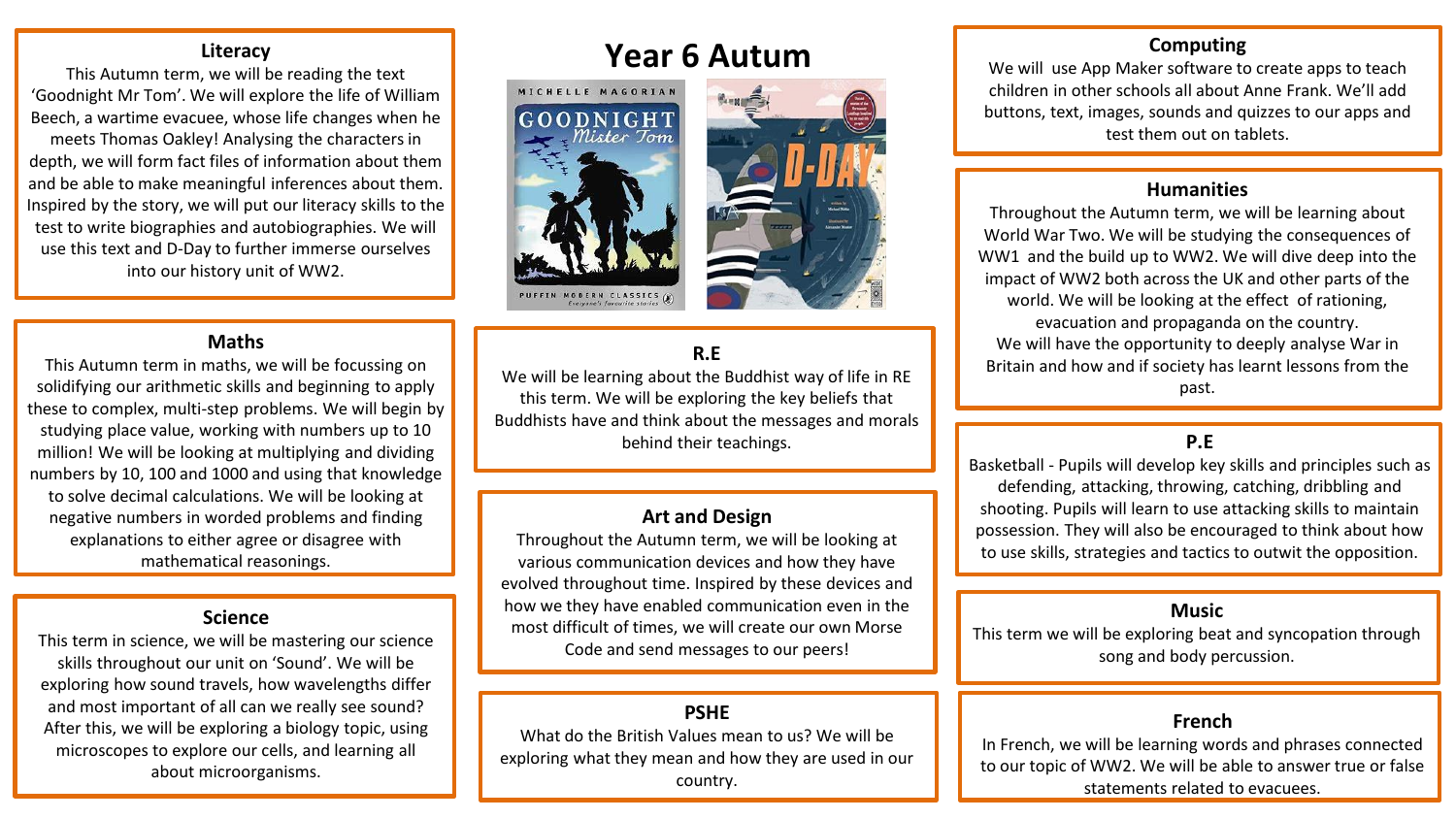In Spring 1, we will be looking at classic fairy-tales written by French author, Charles Perrault. We will explore how and why adaptations have been made over the years. Following Perrault's inspiration, we will be writing our own fairy-tale but with a gruesome twist! In Spring 2, we will be study The Giant's Necklace, we will read about the tragic tale of Cherry and a little on the history of Cornwall's industrial past. The studying of this book, will culminate in writing a newspaper article about the events of the story.

#### **Maths**

This Spring term in maths, we will continue to work on solidifying our arithmetic skills and apply these to complex, multi-step problems. We will be learning about algebra, statistics and ratio and proportion before moving onto geometry and place value. When looking at algebra, we will be focusing on formulating expressions and solving the nth term when studying a sequence of number. When looking at ratio and proportion, we will be looking at the comparison of two values and its link to fractions.

This Spring term in science, we will be focusing on Biology and learning about different types of microorganisms alongside the circulatory and skeletal systems. We will then move onto Chemistry and look at changes of state and the processes of filtration, chromatography and distillation.

# **Year 6 Spring**



# **R.E**

We will be starting this Spring term by learning about incarnation and the view of Jesus as the Messiah in the new and old testament. We will then move onto the journey of life both in Christianity and other religions. In the lead up to Easter, we will turn to how the story of Jesus' resurrection makes a difference to the lives of Christians today.

#### **Art and Design**

In Spring 1, we will be delving into the world of recyclable fashion to create our own unique handbags or wallets using recycled material. In Spring 2, we will be looking at the work of Bansky. We will create our own art, inspired by Banksy, **Science** to portray key messages about protecting the environment.

# **PSHE**

This Spring term, we will be learning about health and wellbeing covering how to live a healthy and balanced lifestyle. We will also be learning about how images of people in the media can be distorted or changed.

## **Computing**

This term, we will develop our own 'story idea generator' app. We will test them out on tablets to make sure the code is accurate and consider how to market them so that others can download too! We will also be looking at how to stay safe when using social media apps.

### **Humanities**

In Spring 1 , we will be studying the impact of ocean pollution on the world. We will focus on the Great Pacific Garbage Patch and the consequences the world will face if the ecosystem continues to be damaged at the current rate. In Spring 2, we will be learning about Crime and Punishment through the ages from the 1450's until the last century. Furthermore, we will be studying real-life cases such as the Derek Bentley case and debating stances on Capital Punishment.

### **P.E**

We will improve on key skills used in dodgeball such as throwing, dodging and catching. We will also learn how to select and apply tactics to the game to outwit outr opponent.

#### **Music**

This term, we will be devising rhythmical actions to sing to traditional Ghanaian songs.

#### **French**

In French, we will be learning words and phrases connected to us in the world and how we can be responsible global citizens.